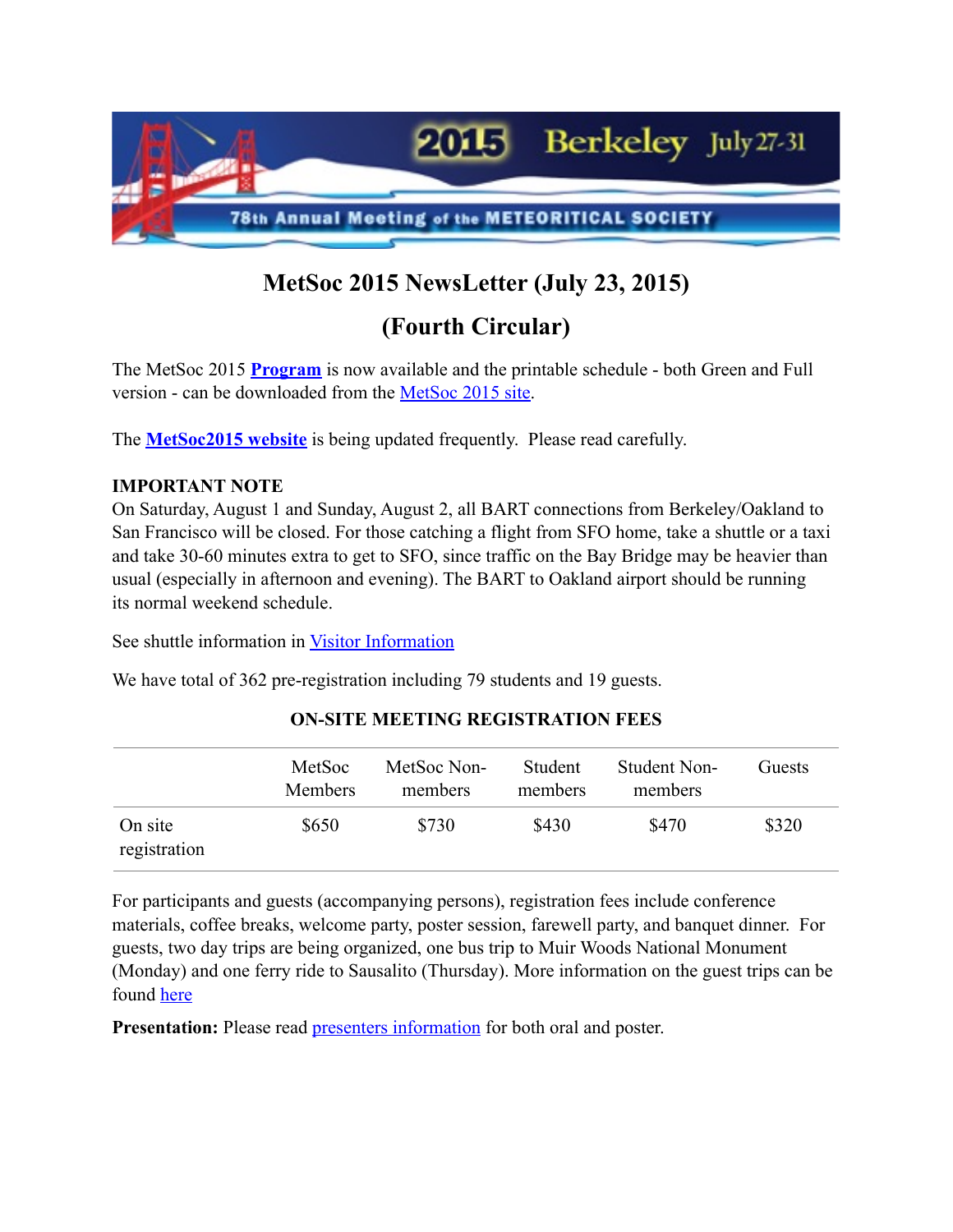**Copyright:** Photograph, video, or audio recordings are prohibited for both oral and poster presentations unless permission from the author has been given.

**Banquet**: The MetSoc Banquet will be held in the open air at Campanile Esplanade, in the center of the UC Berkeley campus at 7 pm on Wednesday, July 29. The weather forecast is good, but it will get chilly after sunset so please bring **warm clothes**. You should bring **both your banquet ticket and conference badge**. Please choose your banquet seating preference at the MetSoc help desk (in Stanley Atrium) starting on Sunday.

**MetSoc Meeting welcome and registration**: The registration and help desk will be situated at [Stanley Hall](http://metsoc2015.ssl.berkeley.edu/about/venue/) Atrium during the entire MetSoc week. Presentation check-in and speaker-ready Room is available close by in Stanley Hall Room 179.

Registration will be open Sunday, July 26<sup>th</sup> between 3pm and 6pm. Pre-registered attendees, please stop by to check-in. The registration desk will open again Monday July 27 at 8:00 and each day thereafter.

Please note, we can accept cash, check, or credit card for onsite new registrations.

The MetSoc 2015 opening ceremony and welcome party will be Sunday July 26 at 6:30 to 9:30 pm, at Haas School of Business, Anderson Auditorium and Bank of America Forum - a couple of minutes walk away from the Stanley Hall conference hub.

**Meeting Program and Location:** Two parallel oral sessions will be held in Stanley Hall Auditorium and Bechtel Engineering Building [Sibley Auditorium,](http://metsoc2015.ssl.berkeley.edu/about/venue/) beginning 8:30 Monday July 27. It takes about 2 minutes to walk between the two venues. The parallel sessions continue Monday, Tuesday, Thursday and Friday mornings and afternoons. The MetSoc 2015 Program is now available [online.](http://www.hou.usra.edu/meetings/metsoc2015/)

Refreshments and break-out space are available outside both oral presentation venues. We will serve morning and afternoon coffee/tea in Stanley Hall lower atrium as well as outside Sibley Auditorium (in Garbarini Lounge, Bechtel Engineering Center). No food or drink is permitted in either auditorium; and no smoking is permitted on the whole campus.

The Barringer Invitational Lecture, with guest speaker Professor Geoffrey Marcy, is on Monday July 27 at 7:30 pm in I-House Chevron Auditorium.

The Awards Ceremony and Medal Winners Talks are on Wednesday, July 29, 8:30 to 11:30 in International House Chevron Auditorium.

The MetSoc Business Meeting is in Stanley Hall Auditorium, Thursday July 30 11:45 to 12:30.

The farewell party will be in Stanley Hall Atrium, Friday July 31 from 4:30 to 7:30 pm.